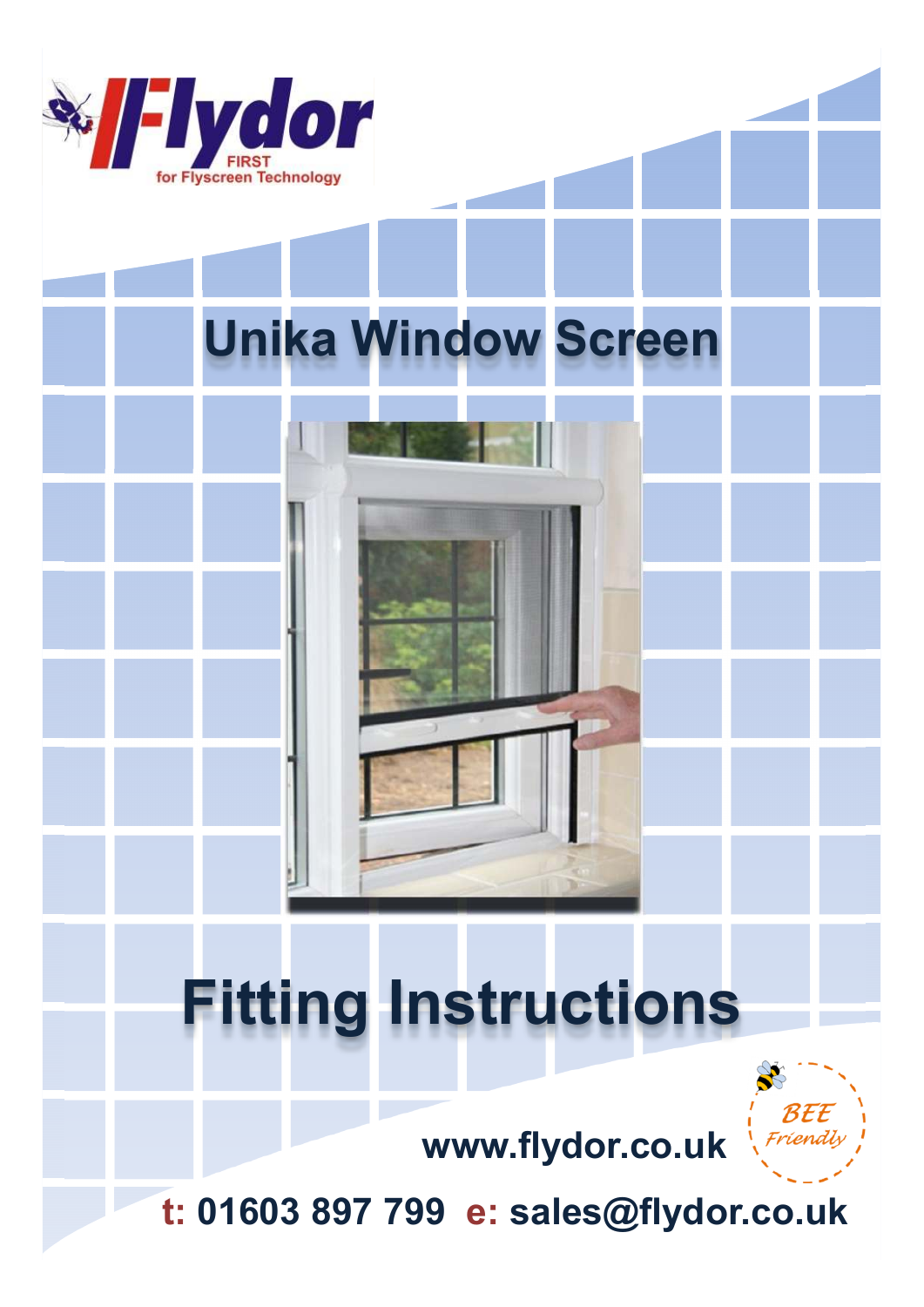### Unika Window Screens *(All MUV models)*

**Step 1** Before proceeding, decide which of fitting options you wish to use and prepare the side guides prior to assembling the unit.



**FACE FITTING** Option A Drill a 3.5 mm hole through the outer groove, ensuring you remain witin the recessed area in pic 2.

*(Tip) Use a 2mm bit for the pilot hole into the frame. Please note you will need a hex bit for the screws*

**FACE FITTING** Option B Drill directly through the guide using a 3mm bit., ensuring you remain witin the recessed area as in pic 2. Open the front facing hole to 7mm and use the cover caps provided for a neat finish.

*(Tip) Use a small screw (3.5x 16) to affix to frame.*

**RECESS FITTING** Option C Drill 3.5 mm holes through the sides of guides, for directly fixing into the recess. Typically two or three depending on height.

*(Tip) Use the special tool 8460.0 to allow the fluffy pile to be safely moved when fitting.*

#### **Step 2** Fitting the Concealed Catches to the side guides.





**OPTIONAL INTERMEDIATE STOPS.** If using the optional intermediate stops, slide into the guide ensuring the " wedge " is to the (grooved) front of the side guide Leave loose, adjust to desired height once the screen has been installed.

*(Tip) Gently does it! Avoid overtightening the grub screws when adjusting. This can cause damage to the side guide and failure to work properly*

To avoid the fluffy pile being pulled back into the cassette during use. Trim about 6mm off the length of the pile. Simply crimp the channel top and bottom with a flat headed screwdriver and hammer. *(Tip) Gently does it! Avoid bending the guide out of shape by hitting too hard.*

Slide the catches (marked L or R) into the appropriate guide as shown. Ensure the hook is to the (grooved) front .Crimp the guide to hold the catch firmly in place. This prevents catches being forced out in operation.

*(guides are shown with no pile for illustration purposes)*





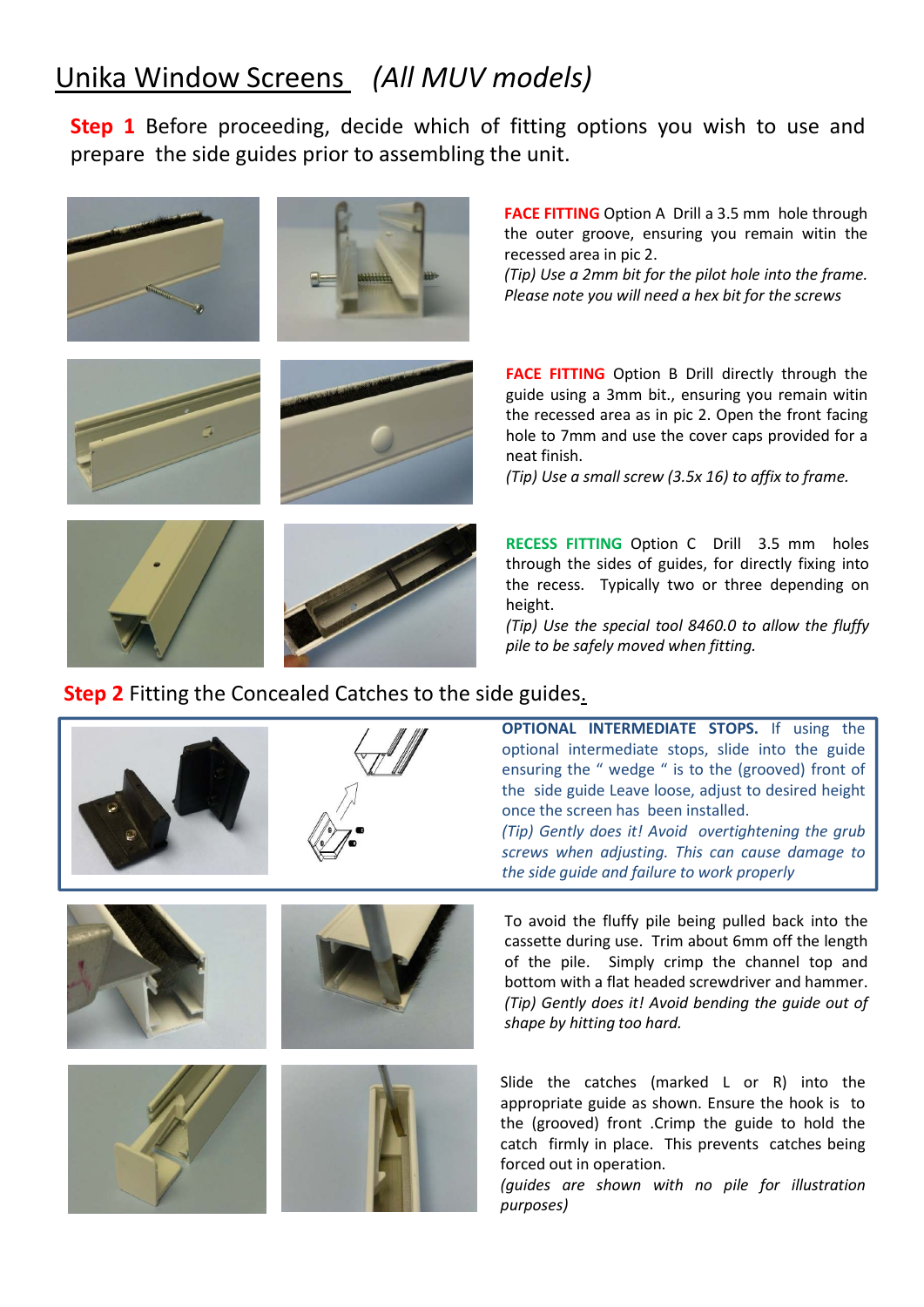**Step 3** Preparing the Cassette prior to assembling the unit.



**FACE FITTING** Slide the face fitting **L** into the groove on the top of the cassette .

**RECESS FITTING** Insert the additional fluffy pile into the grove in the top of the cassette. The **M** bracket is directly fixed to the top of the recess and the cassette simply clicks in n place .

#### **Step 4** Assembling the unit prior to fitting.





Push the side guides into place ensuring the lugs are correctly located. There should be no gaps as per pic 2.

### **Step 5** Installation of the unit.



**FACE FITTING** Offer the screen against the frame, ensure the screen is square, then mark the fixing points. Carefully drill the pilot holes. Loosely fit the screen in place using suitable screws. Check operation of screen, before tightening.

**RECESS FITTING** Offer the screen into the recess, ensure the screen is square, then mark the fixing points for M clips. Remove the screen, Directly fit the M Clips to the top of recess. Click the screen into place. Mark the fixing points for side guides. Directly fix the side guides with suitable screws and fittings if required.

#### **Step 6 Operation of the unit.**

To operate the screen. Pull down smoothly and simply clip into place. To open, **TILT** the bottom bar to release from catches . Allow the screen to fully retract back into its cassette housing. .

#### *Maintenance;*

*To keep your screen in perfect working order please keep the guides free from debris and dirt. Should you need to clean the mesh, open the screen fully and simply lightly sponge with a mild cleaning agent and allow to dry before retracting. Simply wipe the framework with a damp soapy cloth and dry with a towel.*